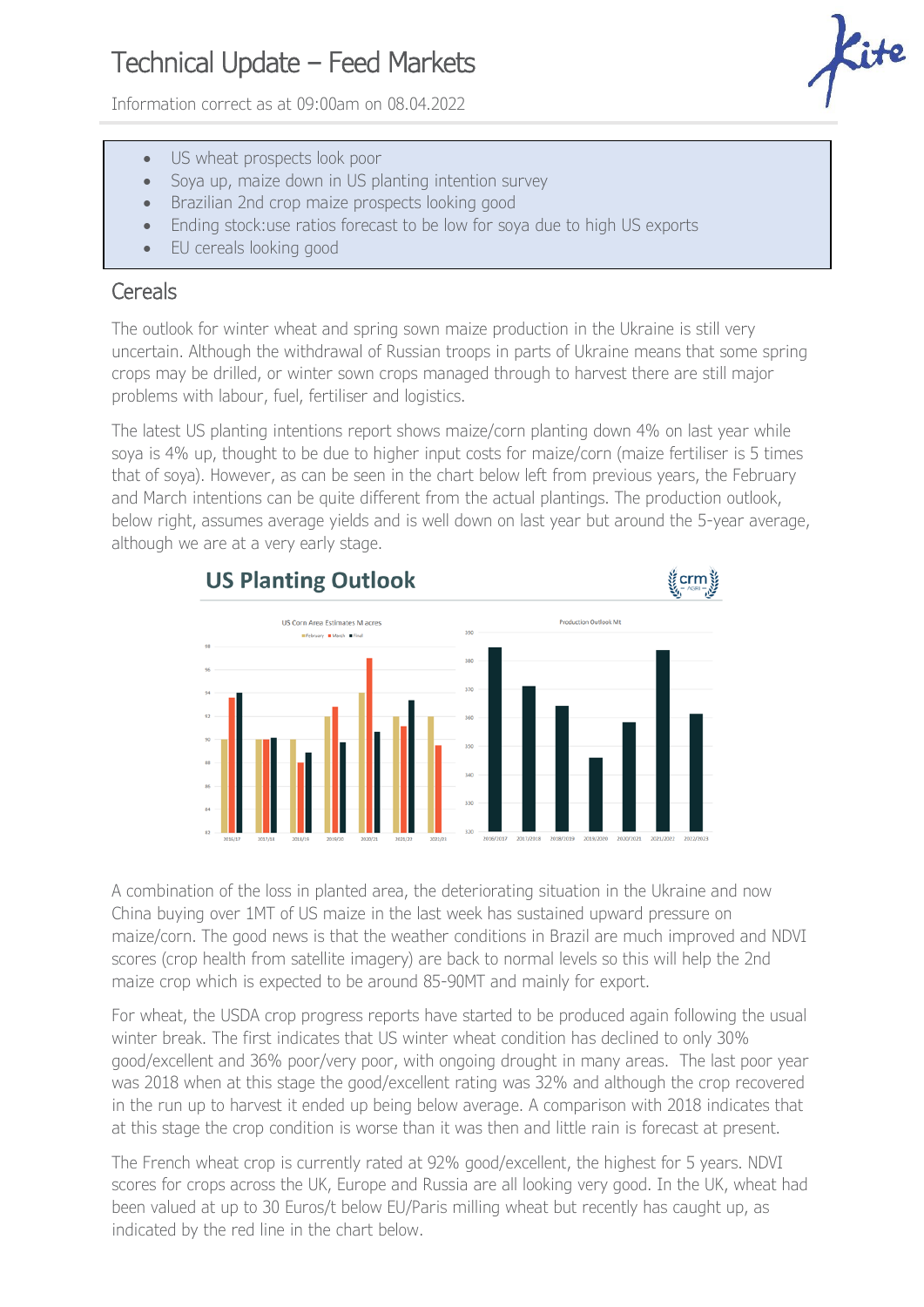## UK Feed Wheat Back to Fair Value





May future wheat prices are still around £300/t and November around £250-260/t which is around £10/t back from recent peak values.

Most maize used in the UK and EU is from Ukraine, so if there is a reduced amount to export then buyers will look to change to wheat which would increase pressure on prices next winter. There is still a possibility that governments could relax bioethanol mandates for fuel, which would increase supply for feeding and reduce pressure on prices and the EU have recently said they will prioritise food security over ethanol.

Generally, a complicated and uncertain picture with much bad news but also some good news and a lot of unknowns at this stage.

CRM advice is to maintain 60% cover for next winter and monitor what happens in the Ukraine and weather conditions in key areas around the world during the critical spring crop planting/growing season.

## Oilseeds

The recently released USDA planting intentions report showed a 4% increase in soyabean areal, but with the same caveats as for maize/corn regarding whether this will be the situation when the crop is planted. If achieved and assuming average yields this could produce a record US crop of over 120MT.

However, exports remain very strong and are already virtually at the USDA forecast for the whole year to September. The next WASDE report is due out on 8th April, so we assume they will revise their forecast at that stage.

Overall North and south American ending stocks and stocks:use ratios are set to end the year at low levels.